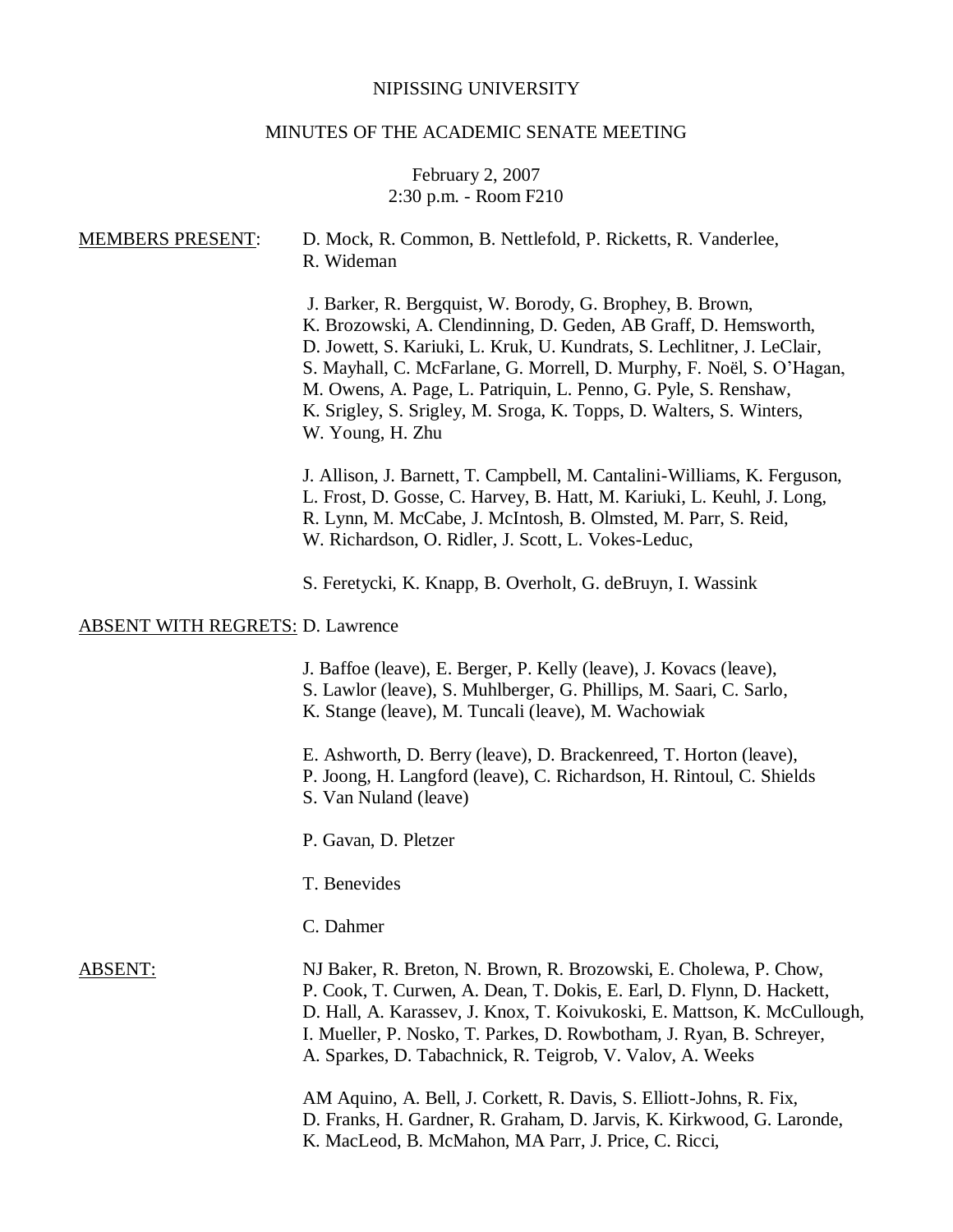M. Couchie

## MOTION 1: Moved by S. Renshaw, seconded by K. Srigley that the minutes of the meeting of January 12, 2007 be adopted. CARRIED

## ANNOUNCEMENTS

The President was pleased to report that the Board of Governors passed the NUFA and CASBU collective agreements at their meeting last night. He added that administration would like to move forward on the issue of appointments, promotions and tenure and a committee will be struck shortly.

On Tuesday, January 30<sup>th</sup>, the Deputy Minister of Training, Colleges and Universities was on campus. Dr. Philip Steenkamp and his entourage spent about five hours visiting Nipissing and Canadore. There was ample opportunity for Nipissing to talk about its goals, first generation students, Aboriginal students, the new library/e-learning centre and BIUs for education. Senator Mock indicated that he felt the Deputy Minister left with good sense of who we are.

Senator Mock was pleased to report that another successful Student Awards Luncheon was held on Friday, January 19<sup>th</sup>. Almost \$1.5M in scholarships and bursaries was given to our students. This annual luncheon is also an opportunity to recognize the contributions these donors make and for them to meet the students who are the beneficiaries of their generosity.

On Friday, January  $26<sup>th</sup>$ , there was a luncheon that was held by the early history group in which there was occasion to celebrate the contributions of Senator Lawlor who is retiring. Senator Lawlor is one of the original group of seven founding professors. Also attending this luncheon were 15 individuals including former faculty, staff and students. The early history group is researching and chronicling the roots of our university.

Senator Mock congratulated the organizers of the recent Residence Life Conference. This conference was an opportunity to showcase our exceptional residence facilities to more that 330 delegates from 40 universities and colleges across Canada.

The President indicated that the Senate Review Committee had their first meeting earlier today and will periodically report back with updates. He also reminded Senators of the faculty/staff get together at the Wall on February 7 at 4:00 p.m. and the Dave Marshall Leadership Awards on March  $21<sup>st</sup>$ . He urged Senators to nominate a worthy student for this award.

The Vice-President Academic and Research was delighted to announce that the recipients of the 2007 Research Awards are Senators Noël, Clendinning, Murphy and Zhu. These awards recognize outstanding research achievement and help to enhance the research productivity and external reputation of full-time faculty at Nipissing University. Senator Ricketts also extended congratulations to Senator Hemsworth for being the co-recipient of the prestigious 2006 Emerald Literati Networks Award for Excellence. Senator Hemsworth received his award in New Zealand in December 2006.

Now that Senate has approved the graduate studies report, Senator Rickets extended his sincere thanks to Senators M. Kariuki, Kirkwood, Morrell and Pyle for their work on that report.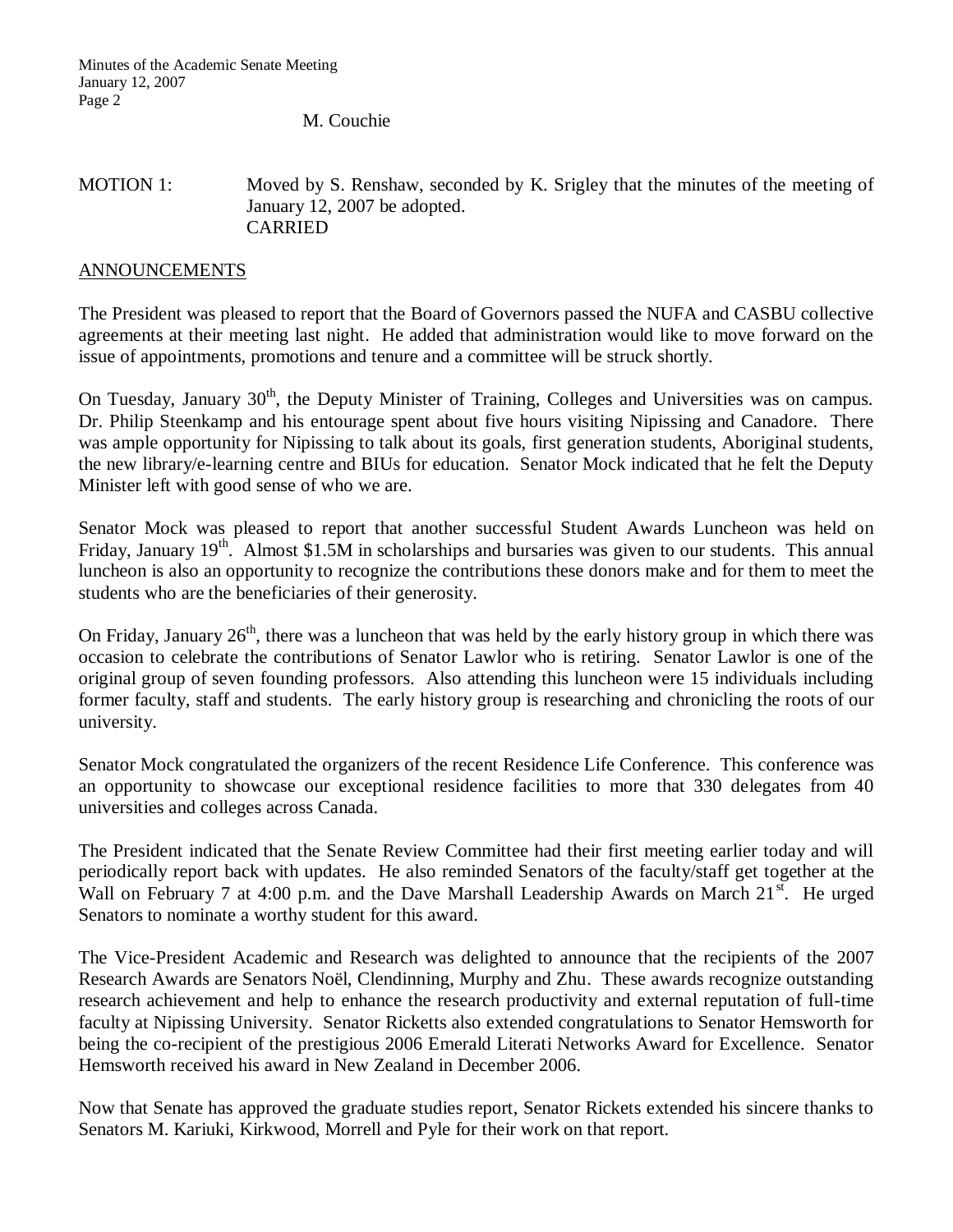Senator Ricketts noted that he recently attended a research forum in Ottawa sponsored by the Conference Board of Canada. Since there is no national forum on research for small to medium universities, this was an opportunity to hear from the tri-council presidents and various government ministers. The three messages taken from this forum underscored the importance of multidisciplinary work, integrating teaching and research, and the value of integrating research into undergraduate work.

The Dean of Arts Science was pleased to report that Senator Kruk has just published a new book titled "Loving the Alien" which is published by Your Scrivener Press. Senator Vanderlee was also pleased to acknowledge the remarkable achievements of Joel Ahrens, Stephanie McGinnis and Justin Chartrand, three accounting students, who placed second in a competition sponsored by the Institute of Chartered Accountants. Twenty universities from across the province participated. Senate was also reminded that the English Speaker Series is featuring Dr. Barbara Bruce speaking on "The American Horror Cinema" on Monday, February 5<sup>th</sup> while Dr. Rosemary Daniels will be giving a talk entitled "Women's Work: The Domestic Muse Writes Back", on February 8<sup>th</sup>.

The Dean of Education was also pleased to announce that Senator Wideman has recently published a coauthored book entitled "Professional Learning to Reshape Teaching." He also reported that the Deputy Minister of Education, Ben Levin, is leaving the ministry to join OISE as a CRC Chair. Finally, Senator Common announced that the Computers in Education Conference was beginning this evening and going through the weekend. Up to 300 people will be in attendance, including delegates from the Brantford campus.

Senator Feretycki, NUSU president, alerted Senate to the Day of Action on February 7. This was a national day of protest for the rising costs of postsecondary education in Canada. He also advised senate that nominations for the NUSU executive election close at 4:00 p.m. today, with voting to occur on February 14 and 15.

## REPORTS OF STANDING COMMITTEES

## Executive Committee

MOTION 2: Moved by P. Ricketts, seconded by R. Vanderlee that the Report of the Senate Executive Committee dated January 25, 2007 be received. CARRIED

## Academic Planning Committee

- MOTION 3: Moved by P. Ricketts, seconded by R. Vanderlee that the Report of the Academic Planning Committee dated January 18, 2007 be received. CARRIED
- MOTION 4: Moved by P. Ricketts, seconded by S. Srigley that Stage Three "Implementation Approval" be given to a four-year Honours Single Major in Religions and Cultures. CARRIED
- MOTION 5: Moved by P. Ricketts, seconded by B. Olmsted that Senate approve the continuation of the tenure-track position in Graduation Studies in the Faculty of Education effective July 1, 2007. CARRIED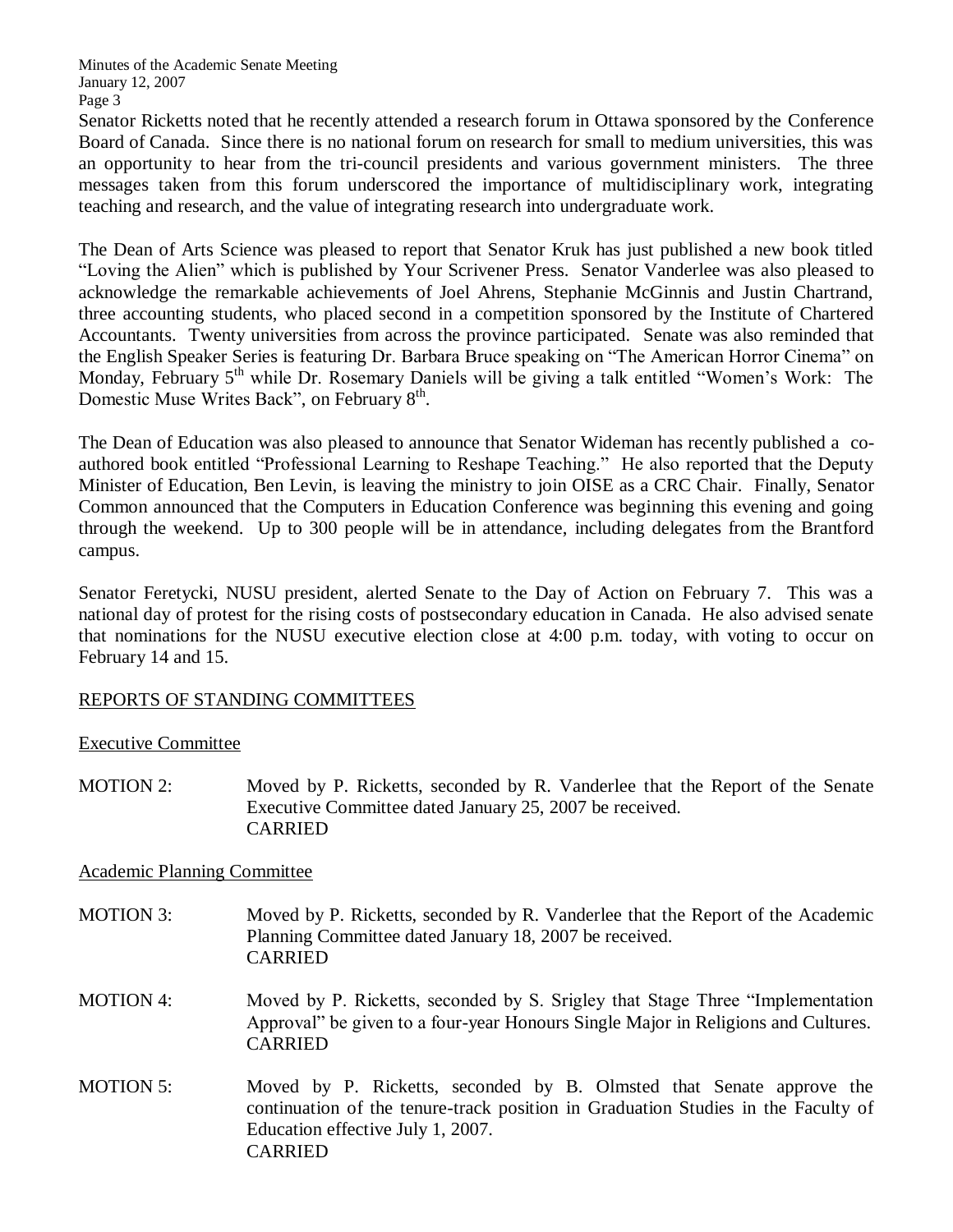#### University Curriculum Committee

## MOTION 6: Moved by P. Ricketts, seconded by R. Vanderlee that the Report of the University Curriculum Committee dated January 22, 2007 be received. CARRIED

- MOTION 7: Moved by P. Ricketts, seconded by D. Gosse that the Senate document entitled "Senate Academic Regulations and Policies, September 2006" be amended to add BIOL1011, Introduction to Molecular and Cell Biology for Nursing and Physical and Health Education, to the Nursing and Physical Health Education programs, as outlined in the attached documents. CARRIED
- MOTION 8: Moved by P. Ricketts, seconded by R. Vanderlee that Senate approve the proposal for changes to the Faculty of Arts and Science degree requirements and academic standing, as outlined in the attached document. CARRIED
- MOTION 9: Moved by P. Ricketts, seconded by W. Borody that the Senate document entitled "Senate Academic Regulations and Policies, 2006" be amended to add PHIL4305 as a course towards the degree requirements for Philosophy and modify the major requirements from 66 credits to 60 credits in Philosophy, as outlined in the attached document. CARRIED

Admissions, Promotions and Petitions Committee

- MOTION 10: Moved by K. Srigley, seconded by R. Wideman that the Report of the Admissions, Promotions and Petitions Committee dated January 12, 2007 be received. CARRIED
- MOTION 11: Moved by K. Srigley, seconded by G. Morrell that the students listed in Appendix A. who have completed all requirements of their respective degrees, be admitted to their degrees in-course and that diplomas for the degrees be awarded. CARRIED

University Research Council

MOTION 12: Moved by P. Ricketts, seconded by H. Zhu that the Report of the University Research Council dated January 19, 2007 be received. CARRIED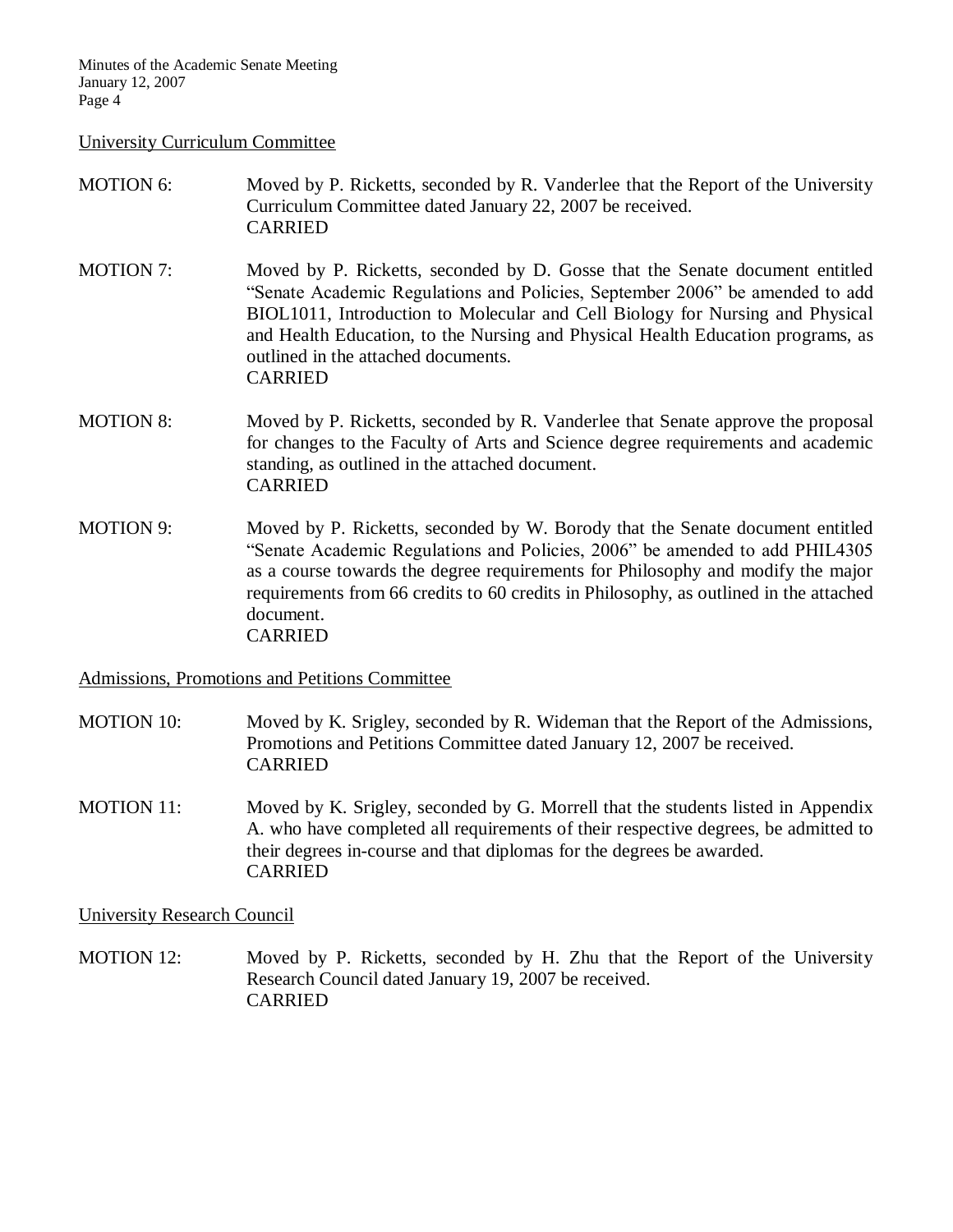## ELECTIONS

 **Elect one Senator from either Faculty, excluding the Senate Representatives to the Board, who is tenured and holds the rank of Associate Professor or above, to be elected and designated to serve as Chair of the Appointments, Promotions and Tenure Committee**

L. Frost nominated J. Long

Acclaimed: J. Long

 **Elect two Senators, one from each faculty, to sit on the Selection Committee for the Chancellor's Award for Excellence in Teaching and for the Nipissing University Award for Part-time Teaching (elected representatives sit on both committees)**

## **T. Campbell nominated J. Barnett C. McFarlane nominated S. Winters**

MOTION 13: Moved by S. Renshaw seconded by K. Srigley that nominations cease. CARRIED

Acclaimed: J. Barnett and S. Winters

## **Elect one Senator from the Faculty of Arts and Science to sit on the Graduate Education selection committee.**

### **L. Patriquin nominated J. LeClair**

MOTION 14: Moved by C. McFarlane seconded by K. Knapp that nominations cease. CARRIED

Acclaimed: J. LeClair

## **Elect one Senator from the Faculty of Arts and Science to sit on the Physical and Health Education selection committee.**

### **L. Penno nominated K. McCullough**

MOTION 15: Moved by B. Hatt seconded by C. McFarlane that nominations cease. CARRIED

Acclaimed: K. McCullough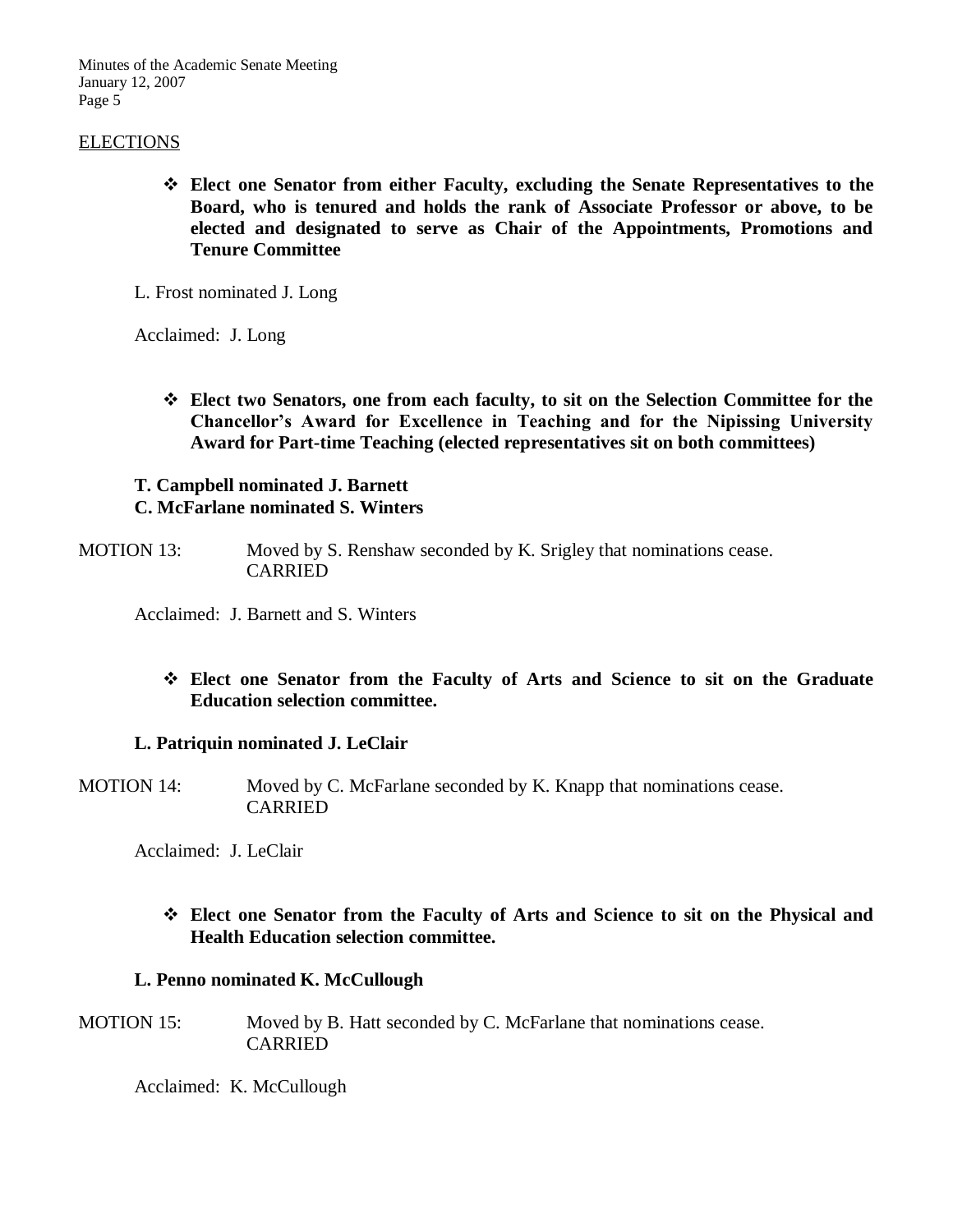**Elect one Senator from the Faculty of Arts and Science to sit on the Curriculum Methods/Educational Psychology/Special Education selection committee.**

## **J. Barnett nominated S. Renshaw**

MOTION 16: Moved by K. Knapp seconded by G. deBruyn that nominations cease. CARRIED

Acclaimed: S. Renshaw

## **Elect one Senator to sit on the Criminal Justice selection committee.**

## **J. Barker nominated D. Hall**

MOTION 17: Moved by K. Knapp seconded by G. deBruyn that nominations cease. CARRIED

Acclaimed: D. Hall

## REPORTS OF REPRESENTATIVES ON OTHER BODIES

One of the Senate representatives to the Board, Senator Frost noted that at the last Board meeting, the new Board bylaws were approved and the faculty contracts were ratified.

## OTHER BUSINESS

MOTION 18: Moved by R. Common, seconded by B. Hatt that the Report from the Dean of Education dated January 22, 2007 be received. CARRIED

## NEW BUSINESS

- MOTION 19: Moved by D. Mock, seconded by P. Ricketts that Senate move into an in-camera session. CARRIED
- MOTION 20 Moved by D. Mock, seconded by P. Ricketts that Senate move out of the in-camera session. CARRIED